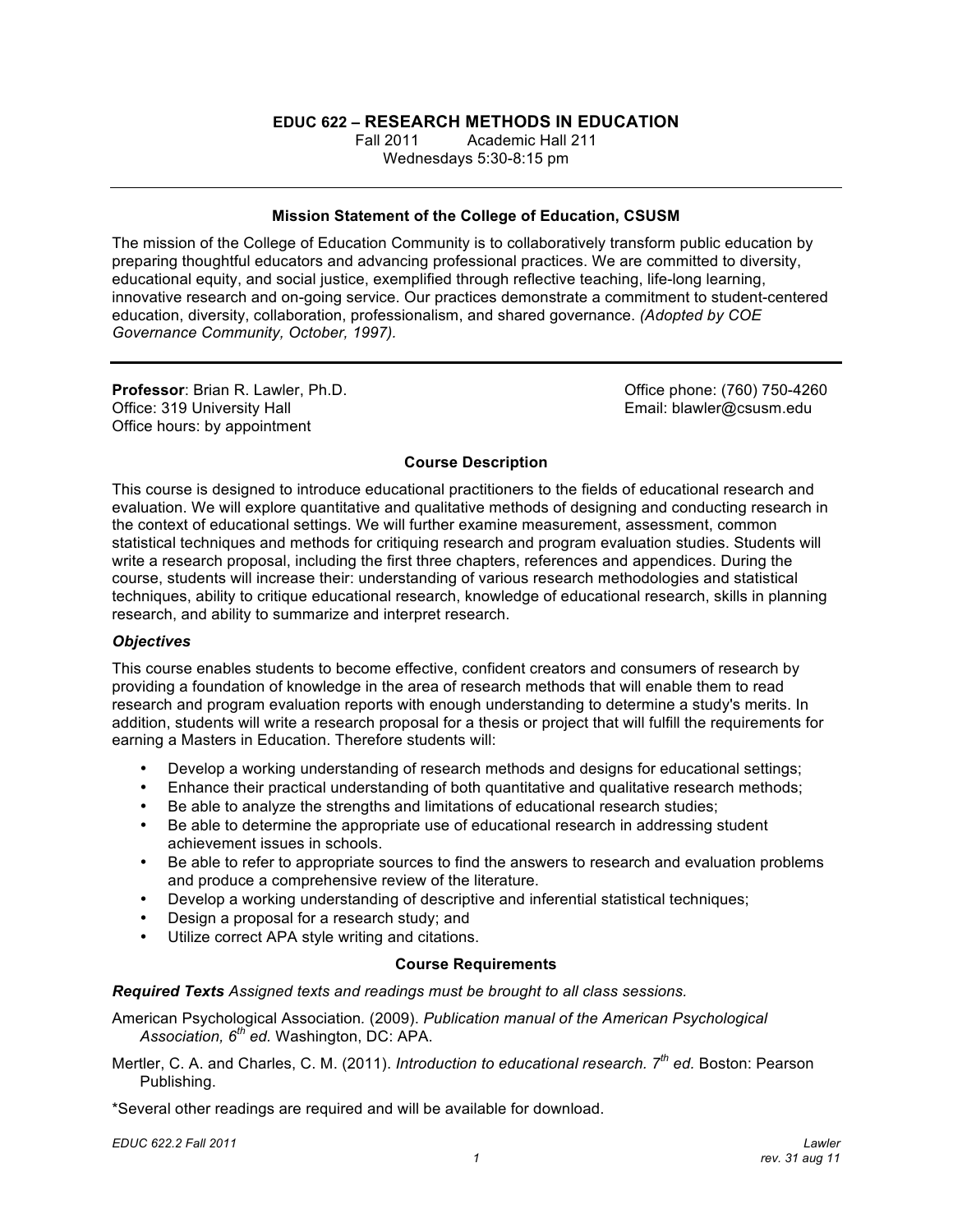To stay updated regarding educational issues that impact teaching, learning and leadership, you are urged to read current publications in the field, especially in your area of expertise. Some examples  include: *Educational Leadership; The Journal of Special Education; Language Arts; Science and Children; Teaching Children Mathematics; Democracy & Education; Phi Delta Kappan; Teaching Tolerance;* and *Rethinking Schools.* 

# *Assignments*

 All assignments are due on the dates indicated. Assignments *must* be submitted via Cougar Courses, double-spaced, and with standard margins, and adhere to style and formatting guidelines of APA  $6<sup>th</sup>$  ed., as appropriate. It is expected that all assignments will reflect graduate-level expectations for composition and exposition. Use of electronic spelling and grammar checking is encouraged. The Writing Center is available for support (Kellogg Library 1103, 760-750-4168).

 *Weekly Homework and Class Participation (40 points)*. As graduate students, you are expected to take an active role in class and class activities. The quality of this course rests on the quality of YOUR participation. Toward this end, you are expected to attend every face-to-face class meeting; arrive fully prepared for classroom activity (i.e. homework is completed); and participate wholly in classroom and online dialogue—including peer review activity. Each reading assignment will require a corresponding response, intended to provide an opportunity for brief personal review, digestion, and self-assessment of the content. These will usually be completed online, one per chapter read. The online statistics content is included in this grade.

 *Article Critique (20 points)*. Because your ability to find and use published literature is paramount to your understanding of research methods, you will be reading, summarizing, and interpreting a variety of project and strengthen your critical analysis skills as a consumer of published research. For one article in particular, you will summarize and critique the research. published research studies. This practice will prepare you for the literature review portion of any research

 The critique is not a reaction to the article or the material in it. It is not an explanation of the material, nor an amplification of it. Nor is the critique an editorial, a defense of the material from your standpoint. The critique is (a.) a summary of the research methods and findings, and (b.) your evaluation of the article and how it is presented to you.

- Write a 4-5 page paper based on your summary and critique.
- Report the name of the journal, author(s), and title of the article in a terminating Reference list.
- The summary will include the research problem/questions; highlights of the literature review; name of the design methodology and key elements of the methods for data collection and data analysis; the findings of the research; and state the author's recommendations (e.g. why the findings are important to educators, how the findings can inform education, …).
- After this summary, complete a thoughtful critique, focusing on what you believe to be the strengths *and* weaknesses of the research.

This article critique will also be assessed for your Graduate Writing Assessment Requirement (GWAR).

 *Research Proposal (40 points)*. To prepare you for future research, you will complete key components of a research proposal. These key components will include: Title Page, Table of Contents, Chapter 1: Statement of Problem *(outlined)*, Chapter 2: Literature Review, Chapter 3: Methodology *(outlined)*, References, and Appendices. Other than the outlined portions, the proposal must conform to the APA 6<sup>th</sup> edition style guide throughout.

 For some students, this research proposal might lead directly to the Culminating Experience for their MA in Education. This proposal should be considered no more than a *draft* of the first three chapters your Masters thesis or project. It is strongly encouraged that upon completion of this draft, it is taken to your Chair for discussion and feedback. They will let you know when you are ready to submit your formal proposal.

 The School of Education (SoE) provides a rubric as an optional guide for your writing of each chapter of your final research/project thesis. For this class, you are encouraged to read this rubric before you begin writing, and then revisit it as you make revisions to your chapters in order to help you self-assess. You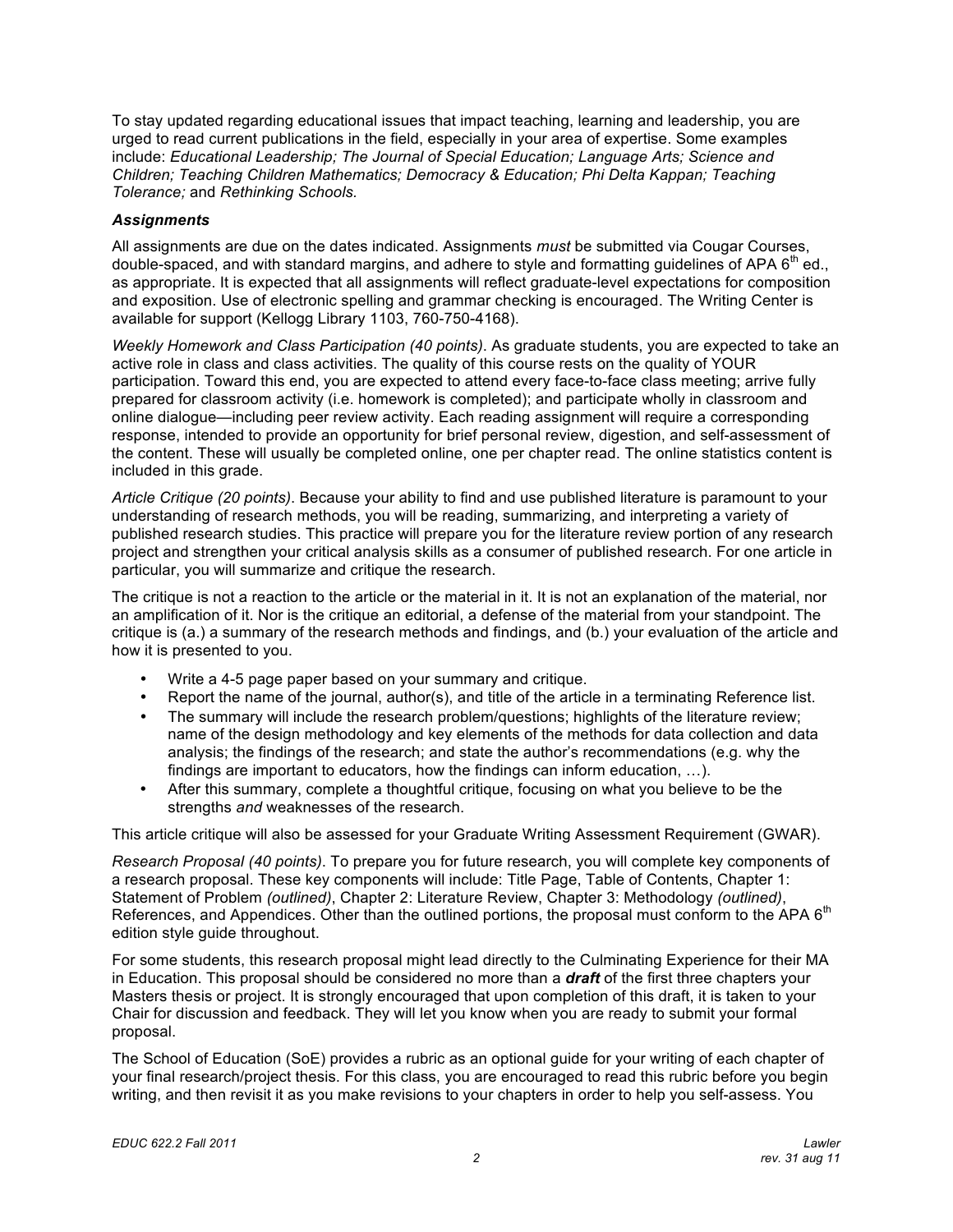are also *strongly* encouraged to develop a peer-writing group to get feedback from others during your writing. Remember, *the key to good writing is rewriting*.

Specific details and requirements:

- Chapter One: Introduction & Statement of Problem. Chapter 1 is the Statement of the Problem of the Research Proposal and it should begin with a "Narrative hook" to introduce the topic. Expand of Creswell (2012) on pages 64-75 & 122-135 [supplemental reading materials]. Chapter 1 should include the following components: background information, statement of the problem, purpose of study, rationale, research questions, significance of study, applications, limitations, definition of and you should not necessarily label each component, although all components should be present. See the SoE Chapter 1 Thesis Rubric for more guidance. that narrative to include the purpose statement and research question(s) following the guidance terms and a summary paragraph leading into the *Literature Review*. Your writing should "flow"
- Chapter Two: Literature Review. The Literature Review is a critical and in depth evaluation of previous research; it serves not only as a summary and critique, but also **synthesis** of the research particular to your work.

 Your review of literature should be organized around common themes that you found in your research articles, not organized simply as a sequence of individual articles. You should write about the articles within the subheadings of your common themes. You are writing one overview of all of the articles together, not each one separately. Remember to discuss common themes or each paper. If a paper included something unique and significant, you can certainly discuss it. threads that run through all or some of the papers; do not have one separate paragraph about

 Follow correct guidelines for citation; be sure to give the authors credit if you take something directly from their paper. Use quotation marks and include the page number when you use an exact quote.

 Ensure that the **all** of the reviewed articles were the reports of empirical research conducted by the author(s) (and that the majority of articles referenced in this chapter are primary sources). How do you know if it was empirical research? The authors will discuss the research question(s), how they collected and analyzed data, and the results, implications and conclusions.

 The Literature Review should have an introduction that ties the review of literature to your research question. The body of the chapter should be organized by underlying themes or threads (subtopics) that your articles address. You should have a summary at the end that summarizes into the *Methodology*. See the SoE Chapter 2 Thesis Rubric for more guidance. the review of literature and how it is linked to your research question, and which leads the reader

• Chapter Three: Methodology. Your methodology chapter will consist of an introduction to the summary. See the SoE Chapter 3 Thesis Rubric for more guidance. chapter, description of your methodological design, description of the research participants and setting, instruments and procedures for data collection, the methods for data analysis, and a

# *Grading Standards*

Grades will be based on the following grading scale:

| A  | . | 90        | $\overline{\phantom{0}}$ | $100\%$ |
|----|---|-----------|--------------------------|---------|
| B  | . | 80        | $\sim$                   | 89%     |
| C  | . | 70        | $\overline{\phantom{0}}$ | 79%     |
| Ð  |   | 60        | $\sim$                   | 69%     |
| F. |   | Below 60% |                          |         |

 The course is writing intensive, and success depends on keeping pace with course writing structures and due dates. As such, work submitted late, but within one week of the due date will be reduced by one letter grade. Work received over one week late will be recorded at half the graded value. *Note:* assignments are due whether or not you are present in class that day.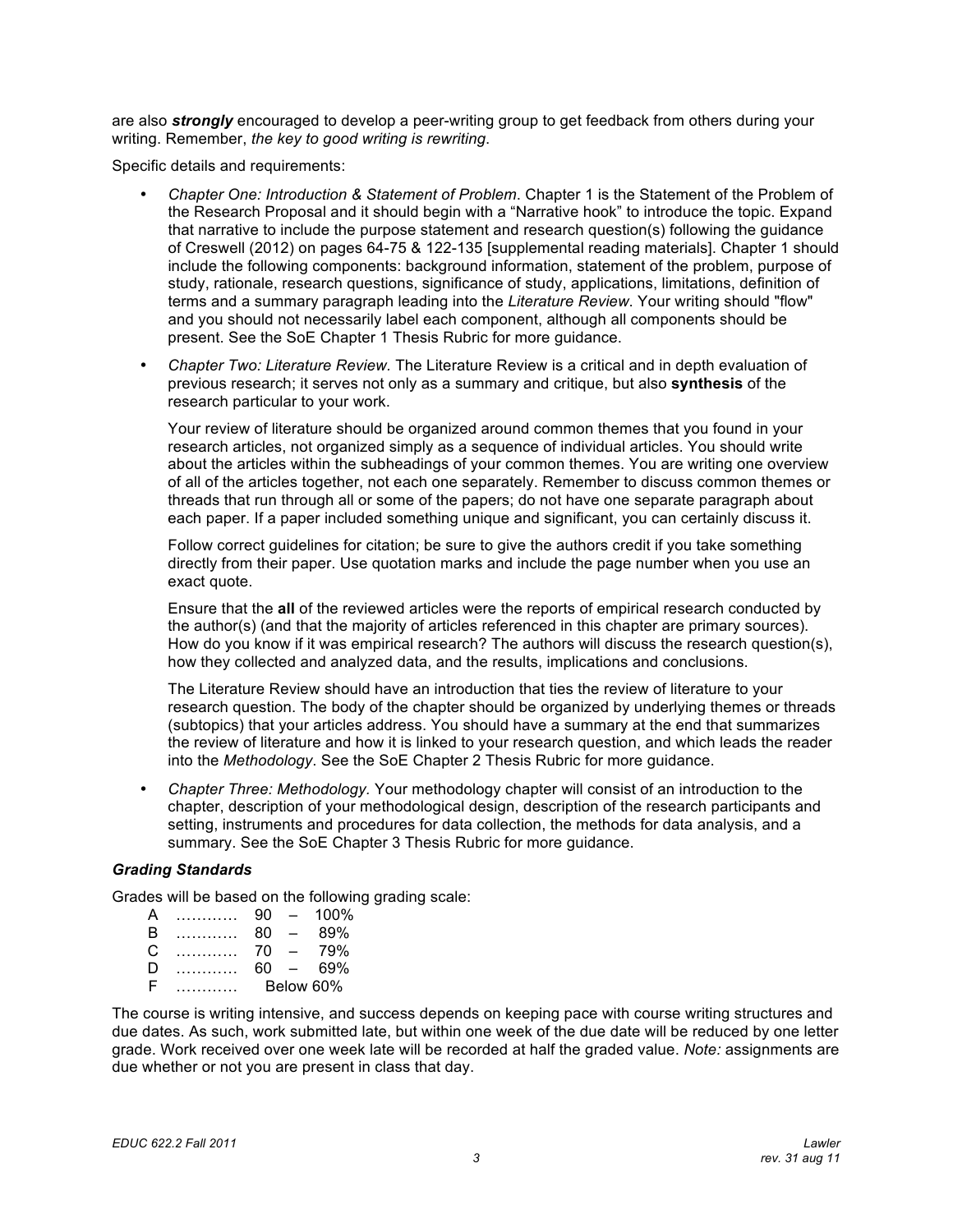Each written assignment will be graded approximately 80% on content and context (detail, logic, synthesis of information, depth of analysis, etc.), and 20% on mechanics (grammar, syntax, spelling, format, uniformity of citation, etc.).

# *College of Education Attendance Policy*

 Due to the dynamic and interactive nature of courses in the College of Education, all students are expected to attend all classes and participate actively. At a minimum, students must attend more than 80% of class time, or s/he may not receive a passing grade for the course at the discretion of the have extenuating circumstances, s/he should contact the instructor as soon as possible. *(Adopted by the COE Governance Community, December, 1997).*  instructor. *Individual instructors may adopt more stringent attendance requirements*. Should the student

 *Course-Specific Participation and Attendance Policy:* This course approaches content in a variety of ways. Structured interactions, group processes, oral presentations, guided discussion of readings, and peer review exercises are the norm. Students are expected to have read assigned materials by the date indicated in the syllabus, and should come prepared to discuss readings individually or in variously structured groups. The degree of your engagement in these processes forms the basis for points assigned in the *participation* category.

 Due to the fast paced and highly interactive nature of the course, regular attendance and full participation are expected; teaching and learning is difficult (if not impossible) if one is not present for and engaged in the process. Therefore, the above COE Attendance Policy is amplified as follows:

- Missing more than two class meetings will result in one letter-grade reduction from your final course grade; in other words, -10 points from your total count. A third absence will result in failure of the course, per COE policy.
- Arriving late or leaving early on two occasions will be considered the equivalent of one absence.
- Up to 5 points may be recovered by a make-up assignment. The instructor will craft an assignment relevant to the missed day. Expect the task to be at minimum equivalent in time commitment to the missed session (3 hours).

Inform the instructor *prior* to an absence. Notification of absence does not warrant an excuse.

#### *Course Load*

 minimum one to two hours of work outside of class. Please plan accordingly. In all master course work, it is expected that for every one hour of contact time, you will complete at

#### *Graduate Writing Requirements*

 The California State University maintains a Graduation Writing Assessment Requirement (GWAR) for master's students, to be completed before Advancement to Candidacy can be approved. A student may satisfy the graduate writing requirement in one of two ways: an acceptable standardized test score, or a paper that receives a passing score as described in the GWAR rubric. Toward the goal of providing opportunity for graduate students in the College of Education to satisfy the writing requirement, all papers in all graduate classes must adhere to the rules of style (for writing and format style) detailed in the Publication Manual of the American Psychological Association, 6th ed. (2009). This is a required textbook for all CSUSM SoE graduate courses.

#### *Course-Specific Graduate Writing Assessment Requirement (GWAR)*

 Requirement (GWAR) through the submission of the *Article Critique* in EDUC 622. The student's writing in this assignment must demonstrate graduate level skills in (1) style and format, (2) mechanics, (3) content and organization, and (4) integration and critical analysis. The paper will be scored using a 4- point rubric in each of the aforementioned four areas. The minimal acceptable combined score from all of average for all sections. The GWAR Rubric-based assessment of this paper will not directly impact your course grade; however you cannot be advanced to candidacy for your MA without arranging with the SoE  to resubmit an equivalent writing sample. The GWAR Rubric is attached to this syllabus. In the College of Education at CSUSM, students complete the Graduate Writing Assessment the four sections is 10 points, with no scores of "1" on any section, resulting in a minimum of a 2.5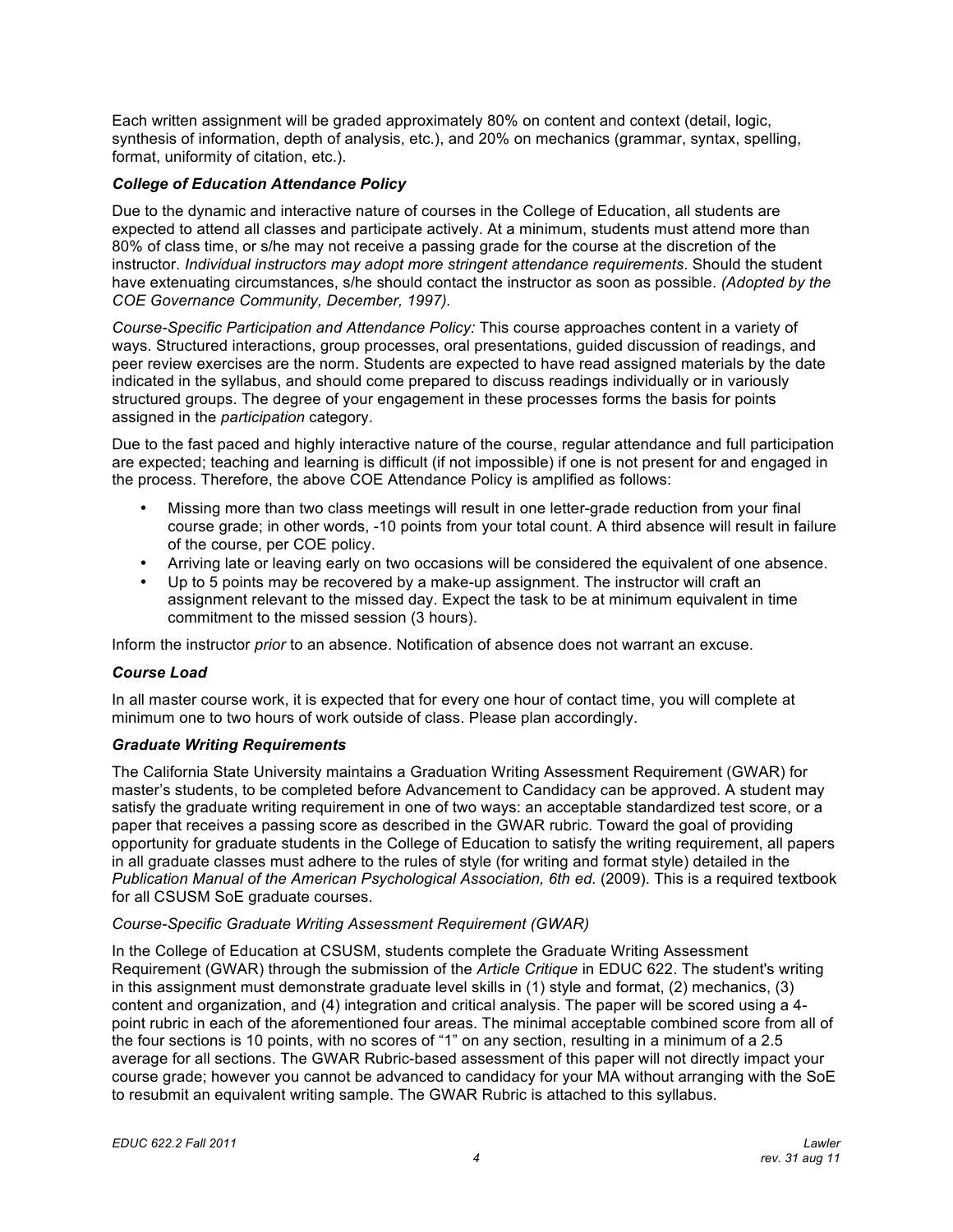## *Students with Disabilities Requiring Reasonable Accommodations*

 Students with disabilities who require reasonable accommodations must be approved for services by providing appropriate and recent documentation to the Office of Disable Student Services (DSS). This office is located in Craven Hall 4300, and can be contacted by phone at (760) 750-4905, or TTY (760) 750-4909. Students authorized by DSS to receive reasonable accommodations should meet with their instructor during office hours or, in order to ensure confidentiality, in a more private setting.

## *CSUSM Academic Honesty Policy*

 "Students will be expected to adhere to standards of academic honesty and integrity, as outlined in the Student Academic Honesty Policy. All written work and oral presentation assignments must be original work. All ideas/materials that are borrowed from other sources must have appropriate references to the original sources. Any quoted material should give credit to the source and be punctuated with quotation marks.

 Students are responsible for honest completion of their work including examinations. There will be no it to the instructor's attention. The instructor reserves the right to discipline any student for academic dishonesty in accordance with the general rules and regulations of the university. Disciplinary action may include the lowering of grades and/or the assignment of a failing grade for an exam, assignment, or the tolerance for infractions. If you believe there has been an infraction by someone in the class, please bring class as a whole."

 Incidents of Academic Dishonesty will be reported to the Dean of Students. Sanctions at the University level may include suspension or expulsion from the University.

 *Plagiarism:* As an educator, it is expected that each student will do his/her own work, and contribute equally to group projects and processes. Plagiarism or cheating is unacceptable under any circumstances. If you are in doubt about whether your work is paraphrased or plagiarized see the Plagiarism Prevention for Students website http://library.csusm.edu/plagiarism/index.html. When relying on supporting documents authored by others, cite them clearly and completely using American Psychological Association (APA) manual, 6<sup>th</sup> edition. Failure to do so may result in failure of the course. If there are questions about academic honesty, please consult the University catalog.

#### *Electronic Communication Protocol*

 Electronic correspondence is a part of your professional interactions. If you need to contact the instructor, e-mail is often the easiest way to do so. It is my intention to respond to all received e-mails in a timely manner.

 Please be reminded that e-mail and on-line discussions are a very specific form of communication, with their own nuances and etiquette. For instance, electronic messages sent in all upper case (or lower case) letters, major typos, or slang, often communicate more than the sender originally intended. With that said, please be mindful of all e-mail and on-line discussion messages you send to your colleagues, to faculty members in the College of Education, or to persons within the greater educational community. All electronic messages should be crafted with professionalism and care.

Things to consider:

- Would I say in person what this electronic message specifically says?
- How could this message be misconstrued?
- Does this message represent my most professional and courteous self?
- Am I sending this electronic message to avoid a face-to-face conversation?
- Can this message be more concisely and/or precisely stated?

 in person in order to correct any confusion. For more guidance see Core Rules of Netiquette at In addition, if there is ever a concern with an electronic message sent to you, please talk with the author http://www.albion.com/netiquette/corerules.html.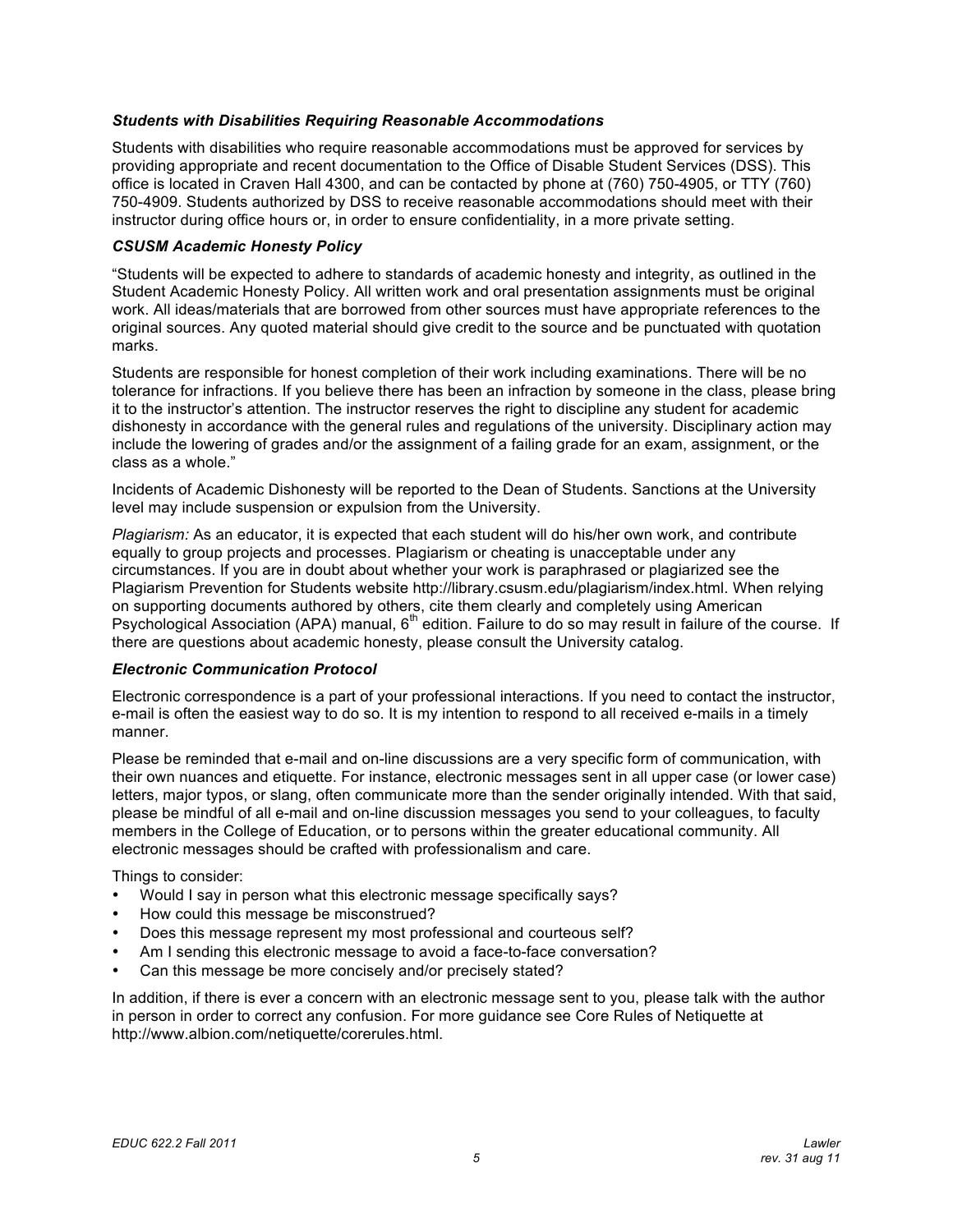#### **EDUC 622 Fall 2011 Lawler – Schedule**

| <b>Date</b>                            | <b>Topic</b>                                                                                                                                                                                                                                                                                                                                                                                         | Assignment to be completed<br><b>BEFORE Class Session</b> |
|----------------------------------------|------------------------------------------------------------------------------------------------------------------------------------------------------------------------------------------------------------------------------------------------------------------------------------------------------------------------------------------------------------------------------------------------------|-----------------------------------------------------------|
| Week 1<br>31 Aug 2011                  | Welcome; Introduction to Educational Research & APA Style<br>Syllabus<br>Introduction to Educational Research<br>$\bullet$<br>Introduction to APA                                                                                                                                                                                                                                                    | Skim APA Manual                                           |
| Week 2<br>7 Sep 2011                   | Selecting a Research Topic<br>Introduction to locating empirical studies                                                                                                                                                                                                                                                                                                                             | Read Serving ELLs<br>Read & Respond: M&C Ch 1, 2          |
| Week 3<br>14 Sep 2011<br>online        | <b>Locating Published Research</b><br>Introduction to CSUSM Library & research resources<br>Collect research articles (primary sources)<br>$\bullet$                                                                                                                                                                                                                                                 | RR: M&C Ch 3, 4                                           |
| Week 4<br>21 Sep 2011                  | Interpreting and Summarizing Research<br>Peer Writing Group - Article Critique                                                                                                                                                                                                                                                                                                                       | RR M&C Ch 5, 6<br>Annotated Bib. (APA Ch 7, p. 220)       |
| Week 5<br>28 Sep 2011                  | Methods for Data Collection and Data Analysis<br>Workshop: Ch. 1 Introduction<br>$\bullet$                                                                                                                                                                                                                                                                                                           | RR M&C Ch 7<br>RR APA Ch. 2-3                             |
| Week 6<br>5 Oct 2011                   | Proposing and Reporting Research<br>Workshop: Ch. 2 Literature Review (if time permits)                                                                                                                                                                                                                                                                                                              | RR M&C Ch 8, 9<br><b>Article Critique due</b>             |
| <b>Week 7</b><br>12 Oct 2011<br>online | Work Time for Literature Review                                                                                                                                                                                                                                                                                                                                                                      | RR APA (pp. TBD)                                          |
| Week 8<br>19 Oct 2011                  | Procedures & Exemplars in Qualitative, Quantitative, & Mixed-Methods<br><b>Research Methodologies</b><br>Introduction to techniques for quantitative data analysis, in particular the<br>use of Excel<br>$\bullet$<br>Introduction to techniques for qualitative data collection, in particular the<br>use of Survey Monkey<br>Introduction to techniques for qualitative data analysis<br>$\bullet$ | RR M&C Ch 10, 12, 14<br>Introduction Outline due          |
| Week 9<br>26 Oct 2011                  | Survey Research & Quantitative Data Analysis<br>Techniques for quantitative data analysis, o<br>Workshop: Ch. 2 Literature Review                                                                                                                                                                                                                                                                    | RR M&C Ch 11, 13                                          |
| Week 10<br>3 Nov 2011<br>$5:00 - 6:30$ | Research Ethics & Human Subjects Protection; Orientation to IRB Process                                                                                                                                                                                                                                                                                                                              | CITI training<br>Lit Review Outline due                   |
| Week 11<br>9 Nov 2011                  | Evaluation & Action Research Methodologies & Quantitative Data Analysis<br>Techniques for quantitative data analysis, using Excel                                                                                                                                                                                                                                                                    | RR M&C Ch 15, 16<br>Statistics Module 1                   |
| Week 12<br>16 Nov 2011                 | Quantitative Data Analysis<br>Techniques for quantitative data analysis, $\chi^2$<br>Workshop: Ch. 2 Literature Review<br>$\bullet$                                                                                                                                                                                                                                                                  | <b>RR Case Study</b><br>Statistics Module 2, 3            |
| Week 13<br>23 Nov 2011                 | Review Methods for Data Collection & Data Analysis<br>Workshop: Ch. 3 Methodology<br>$\bullet$                                                                                                                                                                                                                                                                                                       | <b>Statistics Module 9</b><br>Lit Review due              |
| Week 14<br>30 Nov 2011                 | Course Summary & Next Steps toward MA                                                                                                                                                                                                                                                                                                                                                                | Statistics Module 10<br><b>Research Proposal due</b>      |
| Week 15<br>7 Dec 2011<br>no class      | Dr. Lawler is available for appointments to follow up on research proposal,<br>as interested                                                                                                                                                                                                                                                                                                         |                                                           |

 Although this schedule and syllabus have been carefully planned, either may require modification in response to class needs and interests.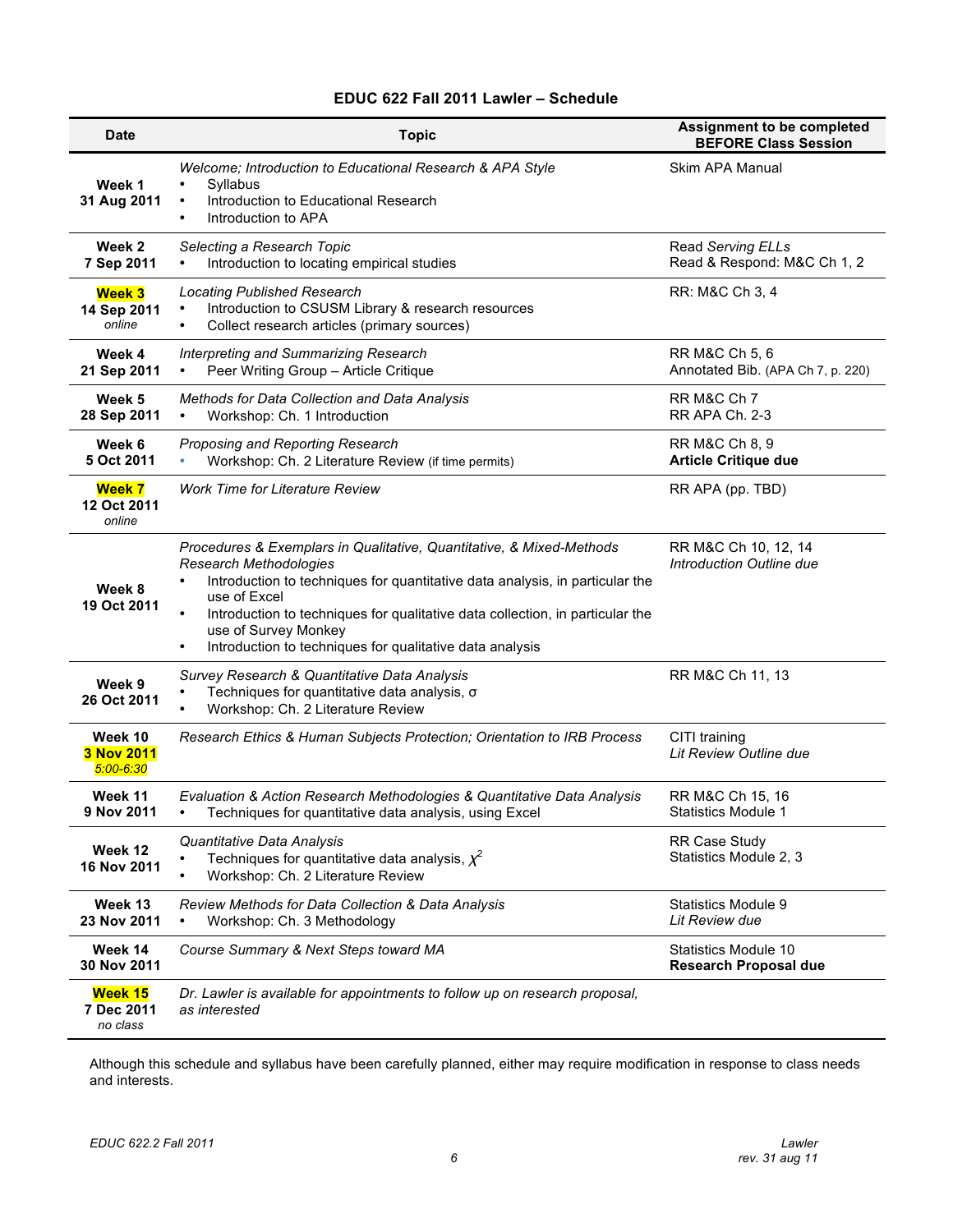#### **Graduate Writing Assessment Requirement**

 The Graduate Studies: Graduation Writing Assessment Requirement (GWAR) outlines the procedures for assessing master's student writing proficiency and the criteria for each CSUSM master's program to determine that a master's student has met the GWAR.

 The writing requirement must be completed before a graduate student advances to candidacy. A student may satisfy the graduate writing requirement in one of two ways: an acceptable standardized test score, or a paper(s) that receive(s) a passing score as described below.

 The paper(s) will be scored using a rubric (1 - 4) in each of four areas: "I. Style and Format", "II. Mechanics", "III. Content and Organization", and "IV. Integration and Critical Analysis". The minimal acceptable combined score from all of the four (I-IV) sections is 10 points, with no scores of "1" on any section, resulting in a minimum of a 2.5 average for all sections.

Find the full policy at http://www.csusm.edu/policies/active/documents/graduate\_writing\_assessment\_requirement.html

| Format<br>and<br>Style | In addition to meeting the requirement<br>for a "3," the paper consistently models<br>the language and conventions used in<br>the scholarly/professional literature<br>appropriate to the student's discipline.<br>The manuscript would meet the<br>guidelines for submission for publication<br>in a peer-reviewed journal in the<br>student's field of study. | While there may be minor errors,<br>conventions for style and format are<br>used consistently throughout the<br>paper. Demonstrates thoroughness<br>and competence in documenting<br>sources; the reader would have little<br>difficulty referring back to cited<br>sources. Style and format contribute<br>to the comprehensibility of the paper.<br>Suitably models the discipline's<br>overall scholarly style. | The style and format are broadly<br>followed, but inconsistencies are<br>apparent. There is selection of less<br>suitable sources (non-peer reviewed<br>literature, web information). Weak<br>transitions and apparent logic gaps<br>occur between topics being<br>addressed. The style may be difficult<br>to follow so as to detract from the<br>comprehensibility of the manuscript.  | While some discipline-specific<br>conventions are followed, others are<br>not. Paper lacks consistency of style<br>and/or format. It may be unclear<br>which references are direct quotes<br>and which are paraphrased. Based<br>on the information provided, the<br>reader would have some difficulty<br>referring back to cited sources.<br>Significant revisions would<br>contribute to the comprehensibility<br>of the paper. |
|------------------------|-----------------------------------------------------------------------------------------------------------------------------------------------------------------------------------------------------------------------------------------------------------------------------------------------------------------------------------------------------------------|--------------------------------------------------------------------------------------------------------------------------------------------------------------------------------------------------------------------------------------------------------------------------------------------------------------------------------------------------------------------------------------------------------------------|------------------------------------------------------------------------------------------------------------------------------------------------------------------------------------------------------------------------------------------------------------------------------------------------------------------------------------------------------------------------------------------|-----------------------------------------------------------------------------------------------------------------------------------------------------------------------------------------------------------------------------------------------------------------------------------------------------------------------------------------------------------------------------------------------------------------------------------|
| Mechanics              | In addition to meeting the requirements<br>for a "3," the paper is essentially error-<br>free in terms of mechanics. Writing flows<br>smoothly from one idea to another.<br>Transitions effectively establish a sound<br>scholarly argument and aid the reader in<br>following the writer's logic.                                                              | While there may be minor errors, the<br>paper follows normal conventions of<br>spelling and grammar throughout.<br>Errors do not significantly interfere<br>with topic comprehensibility.<br>Transitions and organizational<br>structures, such as subheadings, are<br>effectively used which help the<br>reader move from one point to<br>another.                                                                | Grammatical conventions are<br>generally used, but inconsistency<br>and/or errors in their use result in<br>weak, but still apparent, connections<br>between topics in the formulation of<br>the argument. There is poor or<br>improper use of headings and<br>related features to keep the reader<br>on track within the topic. Effective<br>discipline-specific vocabulary is<br>used. | Frequent errors in spelling, grammar<br>(such as subject/verb agreements<br>and tense), sentence structure,<br>and/or other writing conventions<br>make reading difficult and interfere<br>with comprehensibility. There is<br>some confusion in the proper use of<br>discipline-specific terms. Writing<br>does not flow smoothly from point to<br>point; appropriate transitions are<br>lacking.                                |

#### **Rubric Used to Evaluate Student Submissions to Satisfy the GWAR**